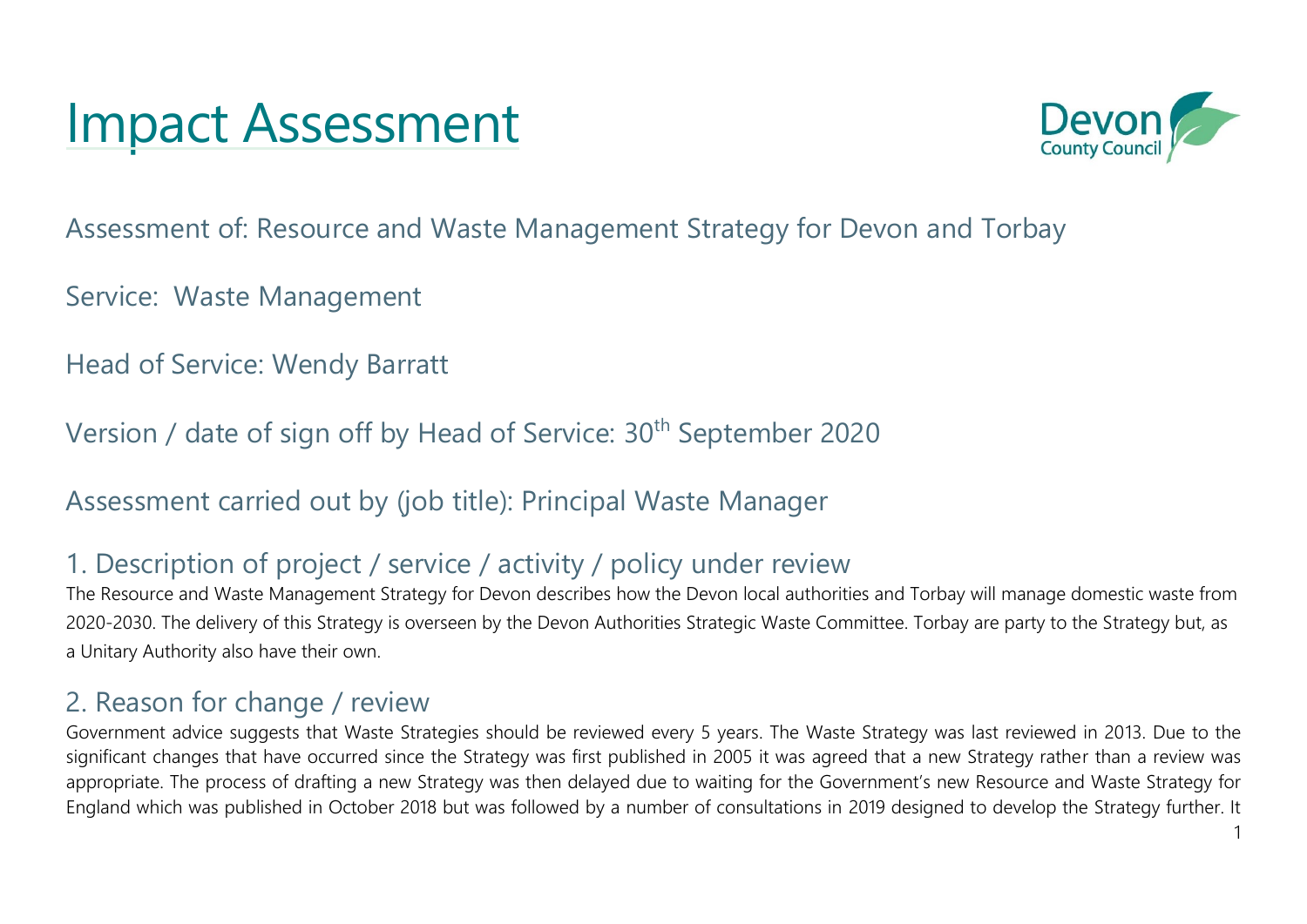was concluded in February 2020 that the Devon Strategy should be progressed regardless. However, the Covid 19 pandemic initially delayed further progress. Further Government consultations were also delayed until early 2021. Approval to the draft Strategy will be sought in the Autumn of 2020 with the final document to be published in 2021 following a public consultation. The aim is to provide a document which describes the way in which Devon and Torbay local authorities will manage resources and waste (under their control) from 2020 – 2030 and to set both targets to reach and policies to manage waste. The objectives are to:

- To manage Devon's & Torbay's waste in a sustainable and cost efficient manner.
- To minimise the waste we create.
- To reduce the impact of resource and waste management in Devon on climate change by implementing the waste hierarchy and tailoring operations to reduce the waste carbon footprint.
- To maximise the value of the resources we use and preserve the stock of material resources i.e. Preserve natural capital and practice resource efficiency

## 3. People affected and their diversity profile

The whole of the populations of Devon and Torbay will be affected as residents who receive waste collection and treatment services. The Community Survey of 2019 raised a number of issues and low satisfaction in relation to the question of whether Devon was free of fly tipping and litter. People from North Devon were concerned about the Tarka Trail. There were no significant differences for diversity groups.

# 4. Research used to inform this assessment

N/A

#### 5. Description of consultation process and outcomes

Following on from the approval of the draft Strategy in October 2020 the Strategy will be put out for public consultation. Given the Covid 19 situation this is likely to be on-line only.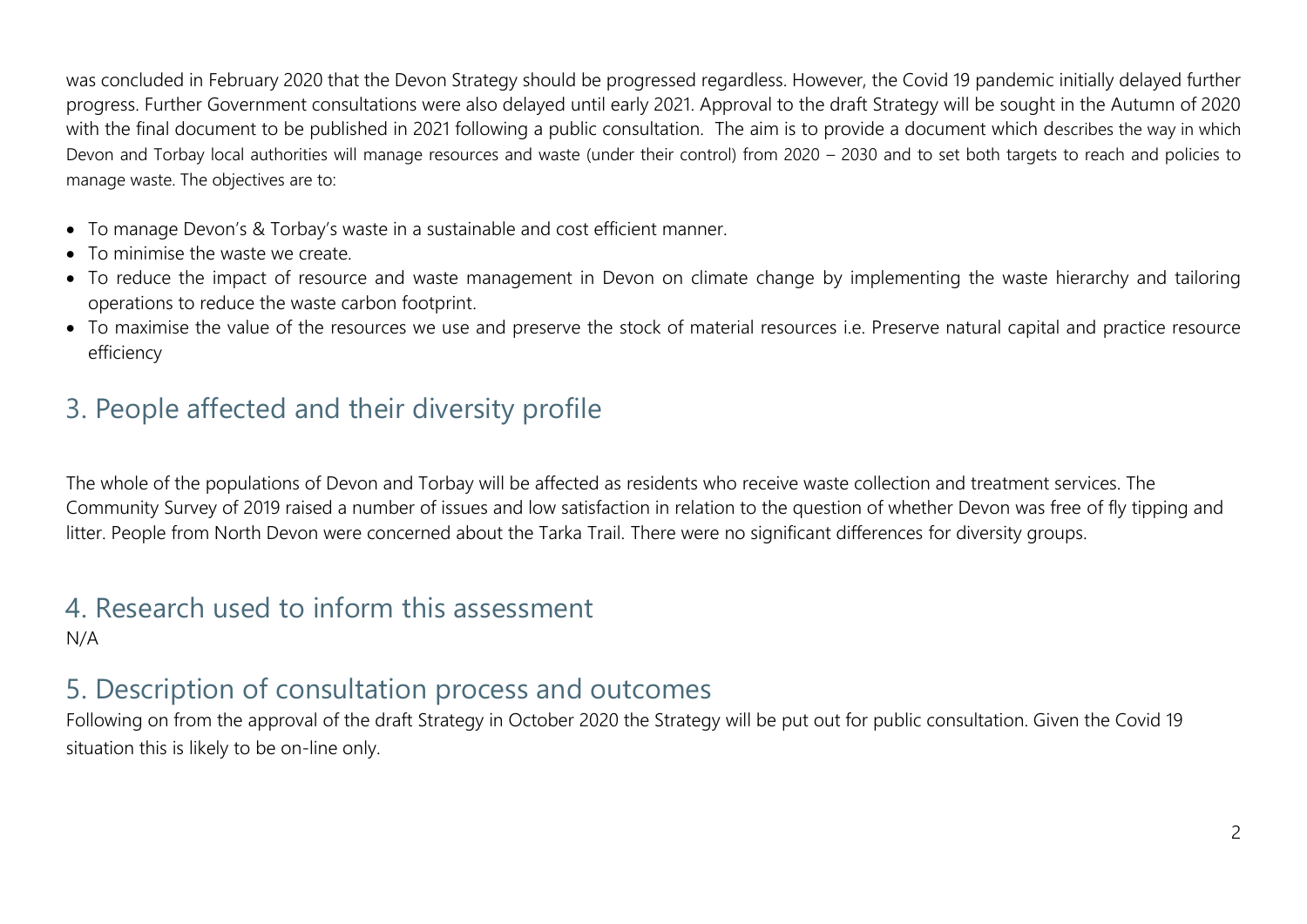## 6. Equality analysis

#### Giving Due Regard to Equality and Human Rights

The local authority must consider how people will be affected by the service, policy or practice. In so doing we must give due regard to the need to: eliminate unlawful discrimination, harassment and victimisation; advance equality of opportunity and foster good relations.

Where relevant, we must take into account the protected characteristics of age, disability, gender, gender reassignment, pregnancy and maternity, marriage and civil partnership, sexual orientation, race, and religion and belief. This means considering how people with different needs get the different services they require and are not disadvantaged, and facilities are available to them on an equal basis in order to meet their needs; advancing equality of opportunity by recognising the disadvantages to which protected groups are subject and considering how they can be overcome.

We also need to ensure that human rights are protected. In particular, that people have:

- A reasonable level of choice in where and how they live their life and interact with others (this is an aspect of the human right to 'private and family life').
- An appropriate level of care which results in dignity and respect (the protection to a private and family life, protection from torture and the freedom of thought, belief and religion within the Human Rights Act and elimination of discrimination and the promotion of good relations under the Equality Act 2010).
- A right to life (ensuring that nothing we do results in unlawful or unnecessary/avoidable death).
- The Equality Act 2010 and other relevant legislation does not prevent the Council from taking difficult decisions which result in service reductions or closures for example, it does however require the Council to ensure that such decisions are:
	- o Informed and properly considered with a rigorous, conscious approach and open mind, taking due regard of the effects on the protected characteristics and the general duty to eliminate discrimination, advance equality and foster good relations.
	- o Proportionate (negative impacts are proportionate to the aims of the policy decision)
	- o Fair
	- o Necessary
	- o Reasonable, and
	- o Those affected have been adequately consulted.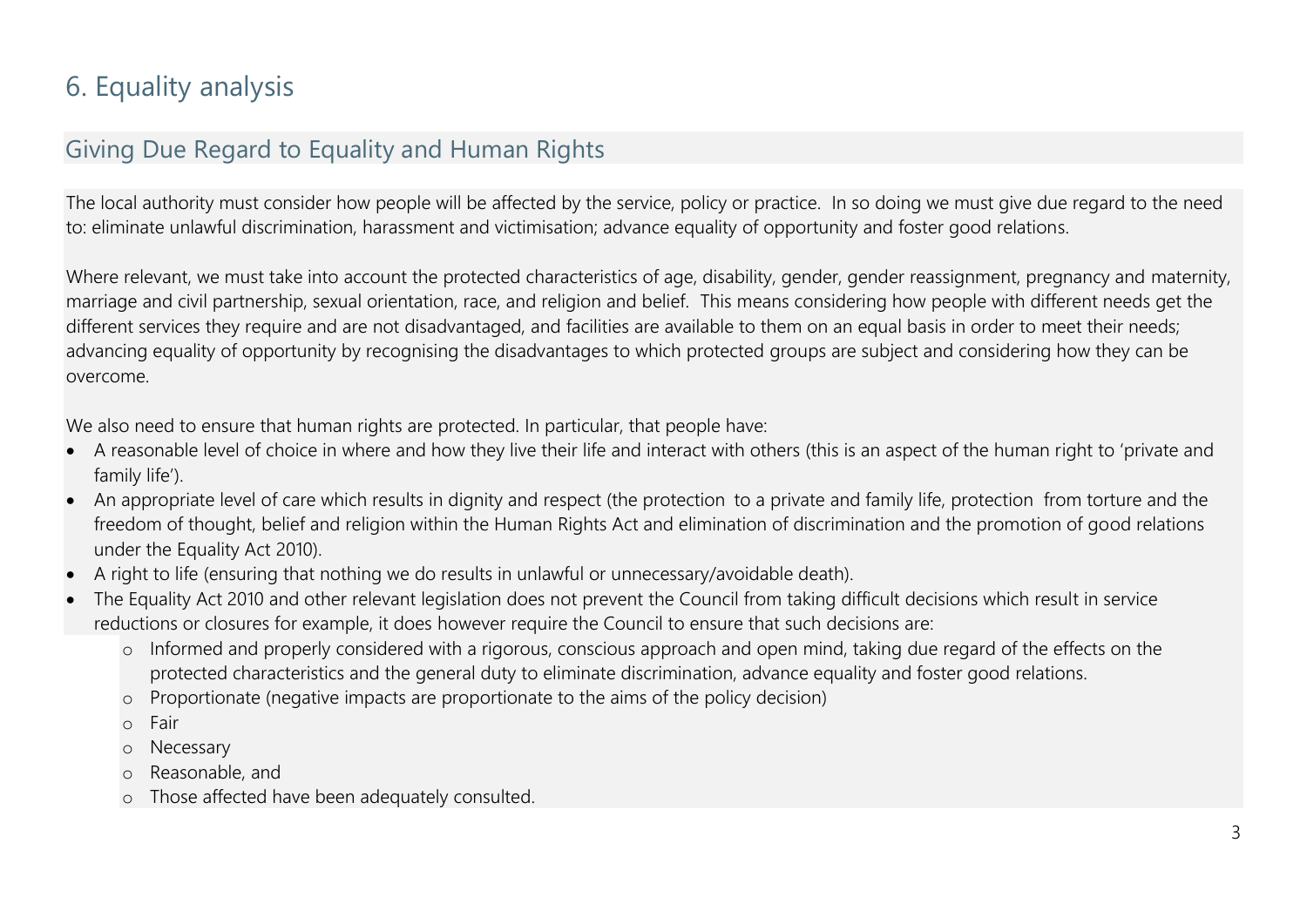| <b>Characteristics</b>                                    | Potential or actual issues for this<br>group.<br>[Please refer to the Diversity Guide<br>and See RED]                                                                                         | In what way will you:<br>eliminate or reduce the potential for direct or indirect discrimination,<br>$\bullet$<br>harassment or disadvantage, where necessary.<br>advance equality (to meet needs/ensure access, encourage<br>participation, make adjustments for disabled people, 'close gaps'), if<br>possible.<br>foster good relations between groups (tackled prejudice and<br>promoted understanding), if relevant?<br>In what way do you consider any negative consequences to be reasonable<br>and proportionate in order to achieve a legitimate aim?<br>Are you complying with the DCC Equality Policy? |
|-----------------------------------------------------------|-----------------------------------------------------------------------------------------------------------------------------------------------------------------------------------------------|-------------------------------------------------------------------------------------------------------------------------------------------------------------------------------------------------------------------------------------------------------------------------------------------------------------------------------------------------------------------------------------------------------------------------------------------------------------------------------------------------------------------------------------------------------------------------------------------------------------------|
| All residents (include<br>generic equality<br>provisions) | The Strategy is relevant to<br>$\bullet$<br>the whole population of<br>Devon and Torbay but it is<br>not expected to have any<br>specific negative<br>consequences on the whole<br>population | N/A                                                                                                                                                                                                                                                                                                                                                                                                                                                                                                                                                                                                               |
| Age                                                       | People may have difficulty<br>$\bullet$<br>understanding new<br>instructions as services<br>change                                                                                            | Assistance can be provided by the local councils and the Waste<br>Recycling Advisors<br>We are committed to using plain English and, where appropriate, Easy<br>$\bullet$<br>Read (simple words and pictures) in public communications                                                                                                                                                                                                                                                                                                                                                                            |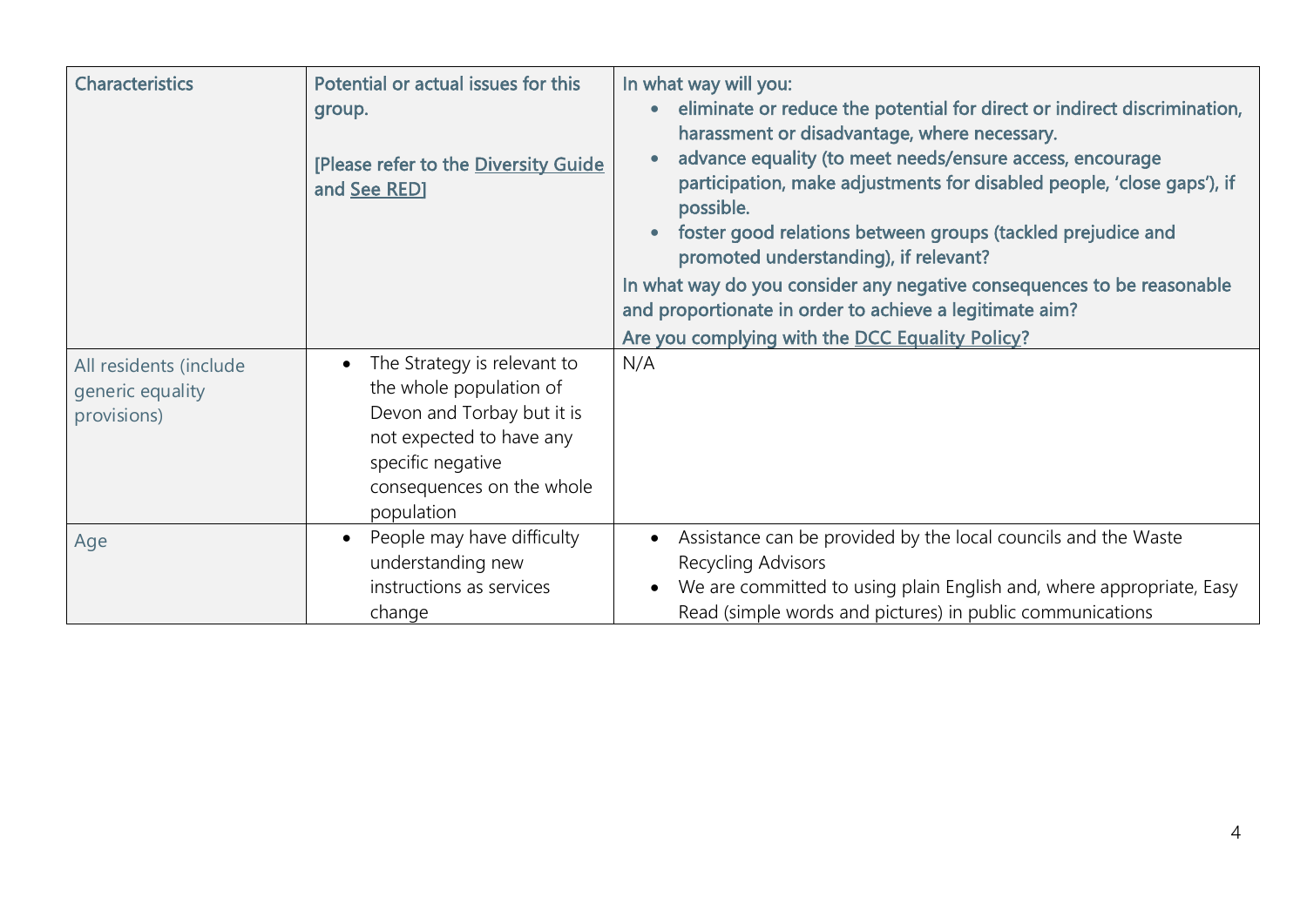| <b>Characteristics</b>                                                                                                                                      | Potential or actual issues for this<br>group.<br>[Please refer to the Diversity Guide<br>and See RED] | In what way will you:<br>eliminate or reduce the potential for direct or indirect discrimination,<br>harassment or disadvantage, where necessary.<br>advance equality (to meet needs/ensure access, encourage<br>participation, make adjustments for disabled people, 'close gaps'), if<br>possible.<br>foster good relations between groups (tackled prejudice and<br>promoted understanding), if relevant?<br>In what way do you consider any negative consequences to be reasonable<br>and proportionate in order to achieve a legitimate aim?<br>Are you complying with the DCC Equality Policy? |
|-------------------------------------------------------------------------------------------------------------------------------------------------------------|-------------------------------------------------------------------------------------------------------|------------------------------------------------------------------------------------------------------------------------------------------------------------------------------------------------------------------------------------------------------------------------------------------------------------------------------------------------------------------------------------------------------------------------------------------------------------------------------------------------------------------------------------------------------------------------------------------------------|
| Disability (incl. sensory,<br>mobility, mental health,<br>learning disability,<br>neurodiversity, long term<br>ill health) and carers of<br>disabled people | People may have difficulty<br>$\bullet$<br>understanding new<br>instructions as services<br>change    | Assistance can be provided by the local councils and the Waste<br>$\bullet$<br>Recycling Advisors<br>Campaigns as well as information about service changes will be made<br>accessible to disabled people where appropriate (e.g. alternative<br>formats such as large print, Easy Read and BSL, website accessibility)<br>We are committed to using plain English and, where appropriate, Easy<br>Read (simple words and pictures) in public communications.                                                                                                                                        |
| Culture and ethnicity:<br>nationality/national origin,<br>ethnic origin/race, skin<br>colour, religion and belief                                           | There may be a language<br>$\bullet$<br>barrier with regard to<br>understanding new<br>instructions   | Assistance can be provided by the local council and instructions can be<br>provided in different languages<br>Campaigns as well as information about service changes where<br>appropriate will be made accessible to BAME people whose first<br>language is not English.<br>We are committed to using plain English and, where appropriate, Easy<br>Read (simple words and pictures) in public communications.                                                                                                                                                                                       |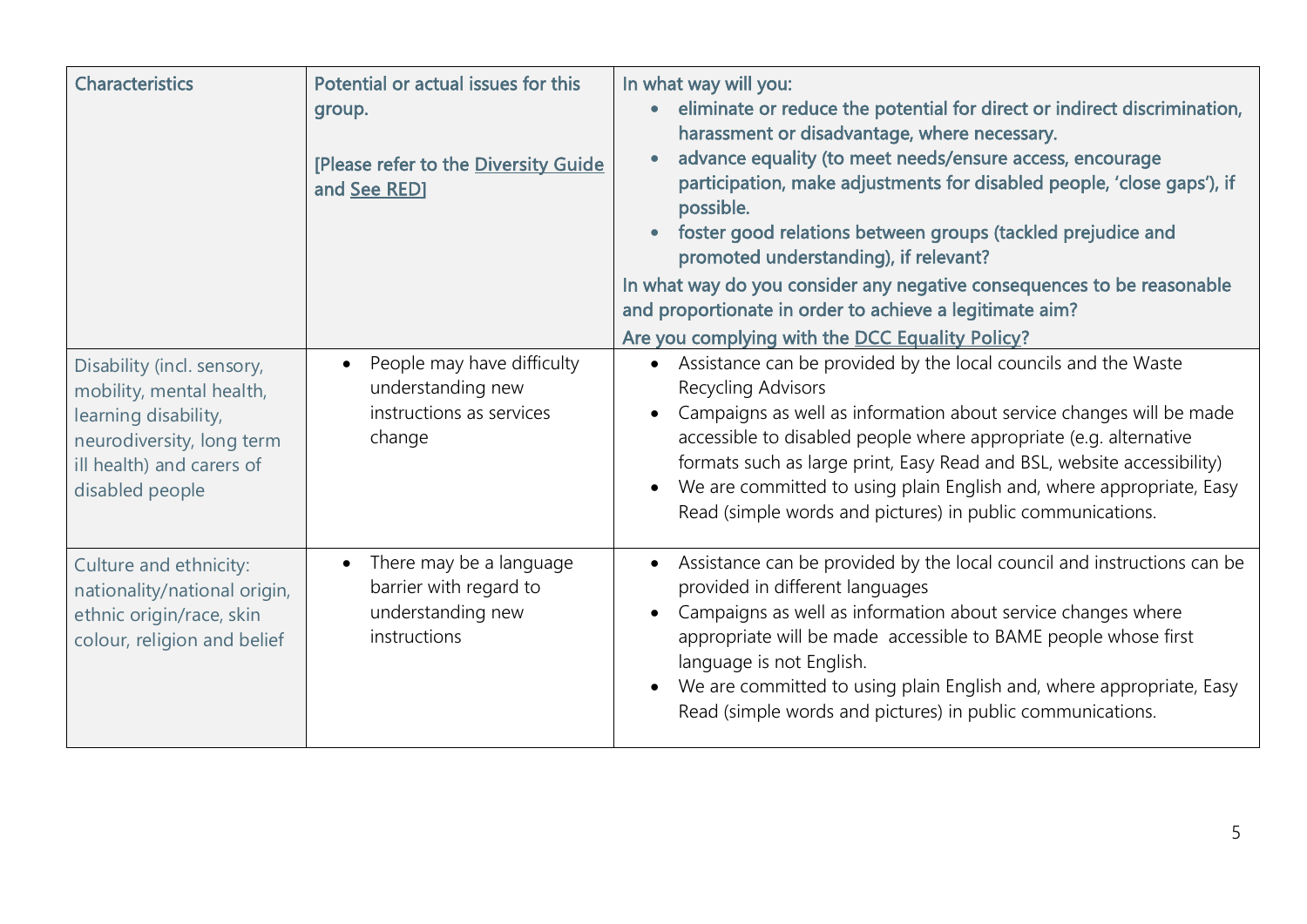| <b>Characteristics</b>                                                                                                                                                           | Potential or actual issues for this<br>group.<br>[Please refer to the Diversity Guide<br>and See RED] | In what way will you:<br>eliminate or reduce the potential for direct or indirect discrimination,<br>harassment or disadvantage, where necessary.<br>advance equality (to meet needs/ensure access, encourage<br>participation, make adjustments for disabled people, 'close gaps'), if<br>possible.<br>foster good relations between groups (tackled prejudice and<br>promoted understanding), if relevant?<br>In what way do you consider any negative consequences to be reasonable<br>and proportionate in order to achieve a legitimate aim?<br>Are you complying with the DCC Equality Policy? |
|----------------------------------------------------------------------------------------------------------------------------------------------------------------------------------|-------------------------------------------------------------------------------------------------------|------------------------------------------------------------------------------------------------------------------------------------------------------------------------------------------------------------------------------------------------------------------------------------------------------------------------------------------------------------------------------------------------------------------------------------------------------------------------------------------------------------------------------------------------------------------------------------------------------|
| Sex, gender and gender<br>identity (including men,<br>women, non-binary and<br>transgender people), and<br>pregnancy and maternity<br>(including women's right<br>to breastfeed) | N/A                                                                                                   | N/A                                                                                                                                                                                                                                                                                                                                                                                                                                                                                                                                                                                                  |
| Sexual orientation and<br>marriage/civil partnership                                                                                                                             | N/A                                                                                                   | N/A                                                                                                                                                                                                                                                                                                                                                                                                                                                                                                                                                                                                  |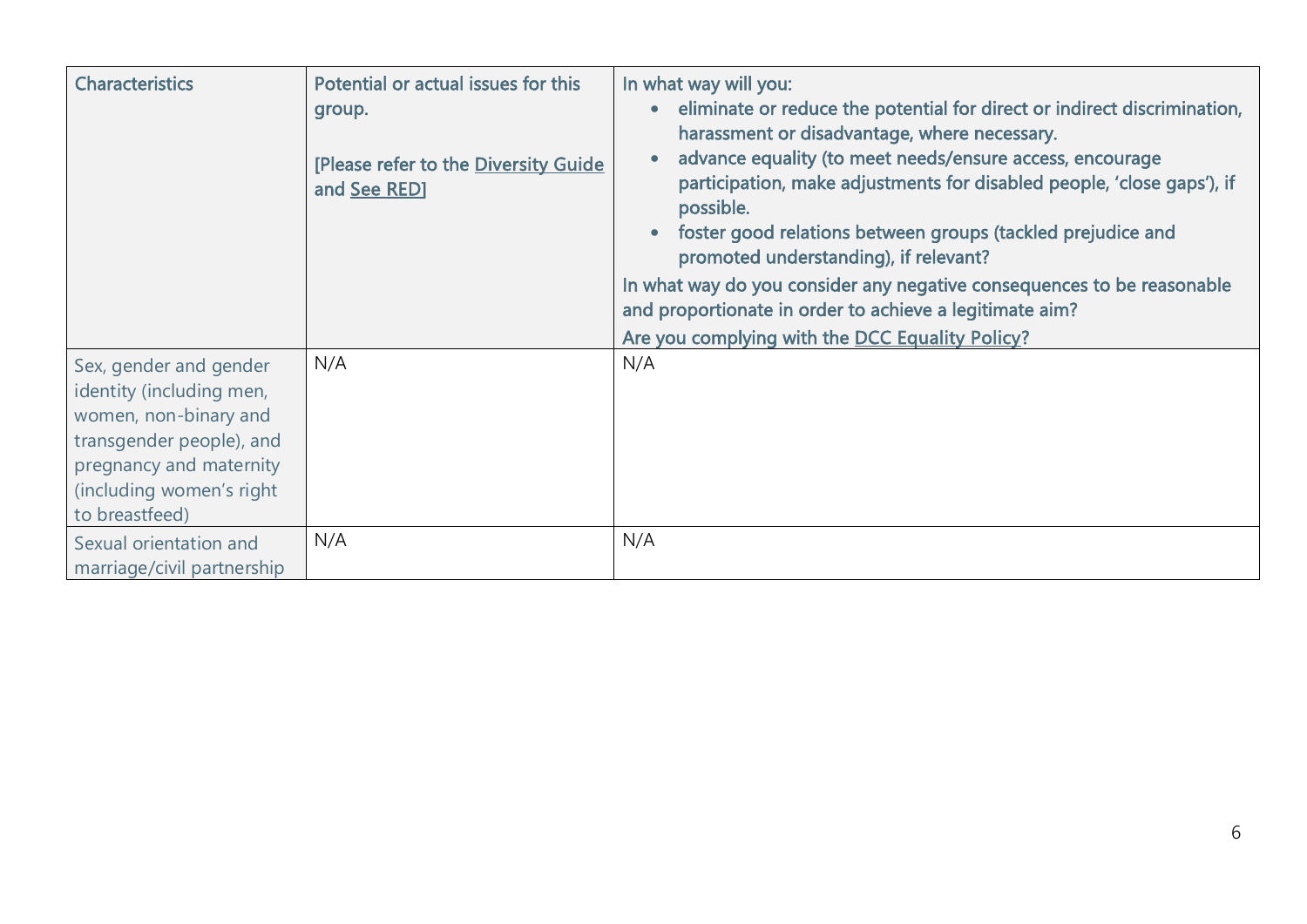| <b>Characteristics</b>                                                                                                                                                                                                                                     | Potential or actual issues for this<br>group.<br>[Please refer to the Diversity Guide<br>and See RED]      | In what way will you:<br>eliminate or reduce the potential for direct or indirect discrimination,<br>harassment or disadvantage, where necessary.<br>advance equality (to meet needs/ensure access, encourage<br>participation, make adjustments for disabled people, 'close gaps'), if<br>possible.<br>foster good relations between groups (tackled prejudice and<br>promoted understanding), if relevant?<br>In what way do you consider any negative consequences to be reasonable<br>and proportionate in order to achieve a legitimate aim?<br>Are you complying with the DCC Equality Policy? |
|------------------------------------------------------------------------------------------------------------------------------------------------------------------------------------------------------------------------------------------------------------|------------------------------------------------------------------------------------------------------------|------------------------------------------------------------------------------------------------------------------------------------------------------------------------------------------------------------------------------------------------------------------------------------------------------------------------------------------------------------------------------------------------------------------------------------------------------------------------------------------------------------------------------------------------------------------------------------------------------|
| Other relevant socio-<br>economic factors such as<br>family size/single<br>people/lone parents,<br>income/deprivation,<br>housing, education and<br>skills, literacy, sub-cultures,<br>'digital exclusion', access<br>to transport options,<br>rural/urban | HWRC shops – positive issue<br>$\bullet$<br>- increased availability of low<br>priced items in reuse shops | There are shops at every HWRC where secondhand goods are sold at<br>low prices. A recent initiative includes TVs, lamps and vacuum cleaners<br>also being sold at low prices.<br>Much of the Strategy is focussed on reducing, reusing and recycling<br>waste. If residents follow some of the advice and ideas they will be able<br>to save money, e.g. wasting less food can save a family up to £700 a<br>year.                                                                                                                                                                                   |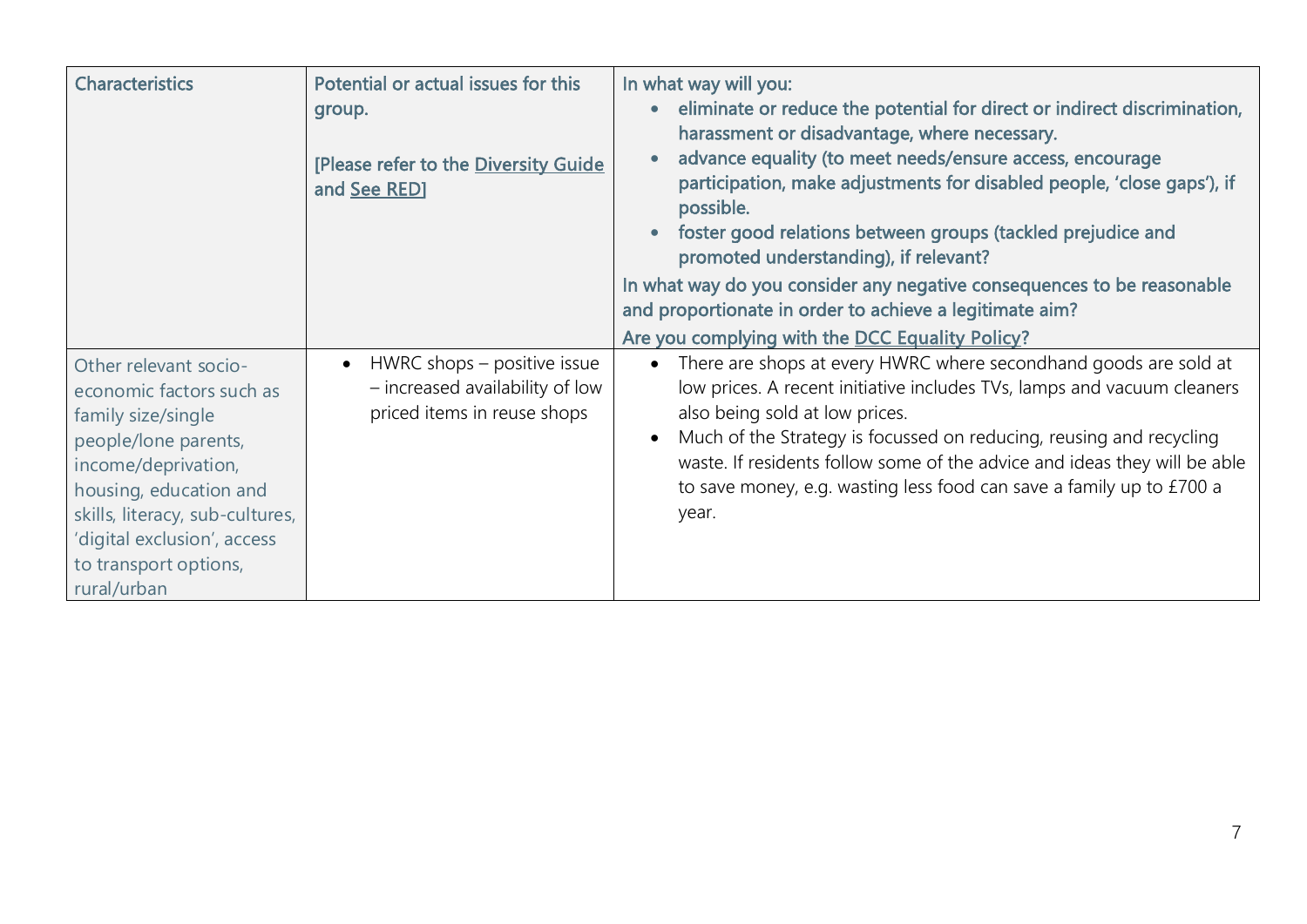#### 7. Human rights considerations:

N/A

## 8. Supporting independence, wellbeing and resilience. Give consideration to the groups listed above and how they may have different needs:

The Strategy proposes the continuing support of Community Action Groups. These provide support in communities for residents to help themselves become more resilient. For example assistance is offered to set up Repair Cafes whereby local menders repair items such as toasters that are broke. This helps community cohesion, saves people money and can offer the potential to develop skills

In what way can you help people to be safe, protected from harm, and with good health and wellbeing? The Strategy describes how domestic waste will be dealt with over the next 10 years. It will be dealt with in a safe manner and therefore will not harm residents. There is a chapter on litter and fly tipping which have the potential to harm communities, landowners and wildlife in a number of ways so there are proposals to work more closely together with partners to reduce the impact.

#### In what way can you help people to be connected, and involved in community activities?

As above, the Strategy proposes the continuing support of Community Action Groups. These provide support in communities for residents to help themselves become more resilient. For example assistance is offered to set up Repair Cafes whereby local menders repair items such as toasters that are broke. This helps community cohesion, saves people money and can offer the potential to develop skills. In addition a bid is being made to the Lottery Funds to provide community fridges whereby local people can access food for free, donated by local businesses.

#### 9. Environmental analysis

An impact assessment should give due regard to the following activities in order to ensure we meet a range of environmental legal duties. The policy or practice does not require the identification of environmental impacts using this Impact Assessment process because it is subject to (please mark X in the relevant box below and proceed to the 4c, otherwise complete the environmental analysis table):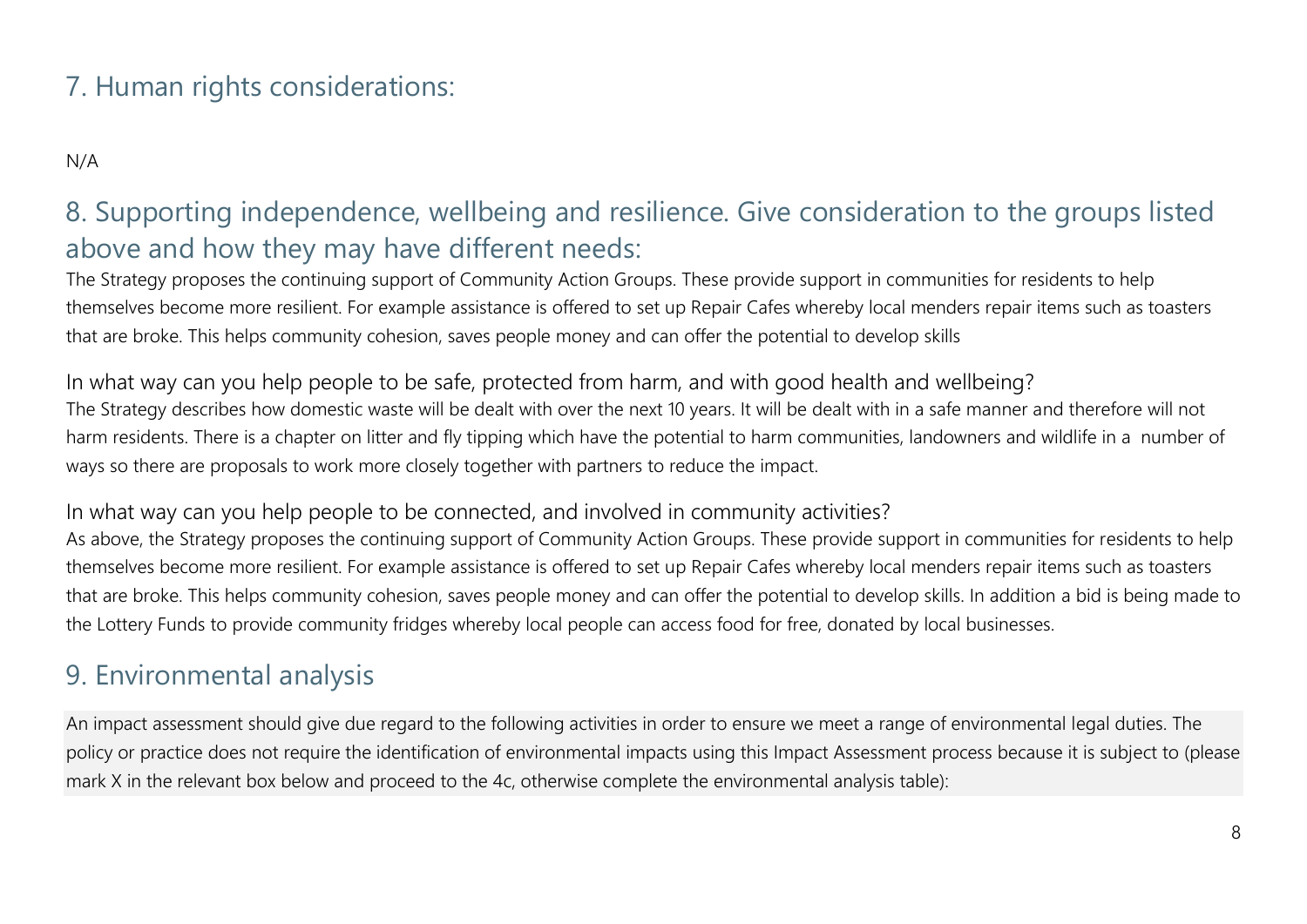| Devon County Council's Environmental Review Process |  |
|-----------------------------------------------------|--|
| <b>Planning Permission</b>                          |  |
| <b>Environmental Impact Assessment</b>              |  |
| Strategic Environmental Assessment                  |  |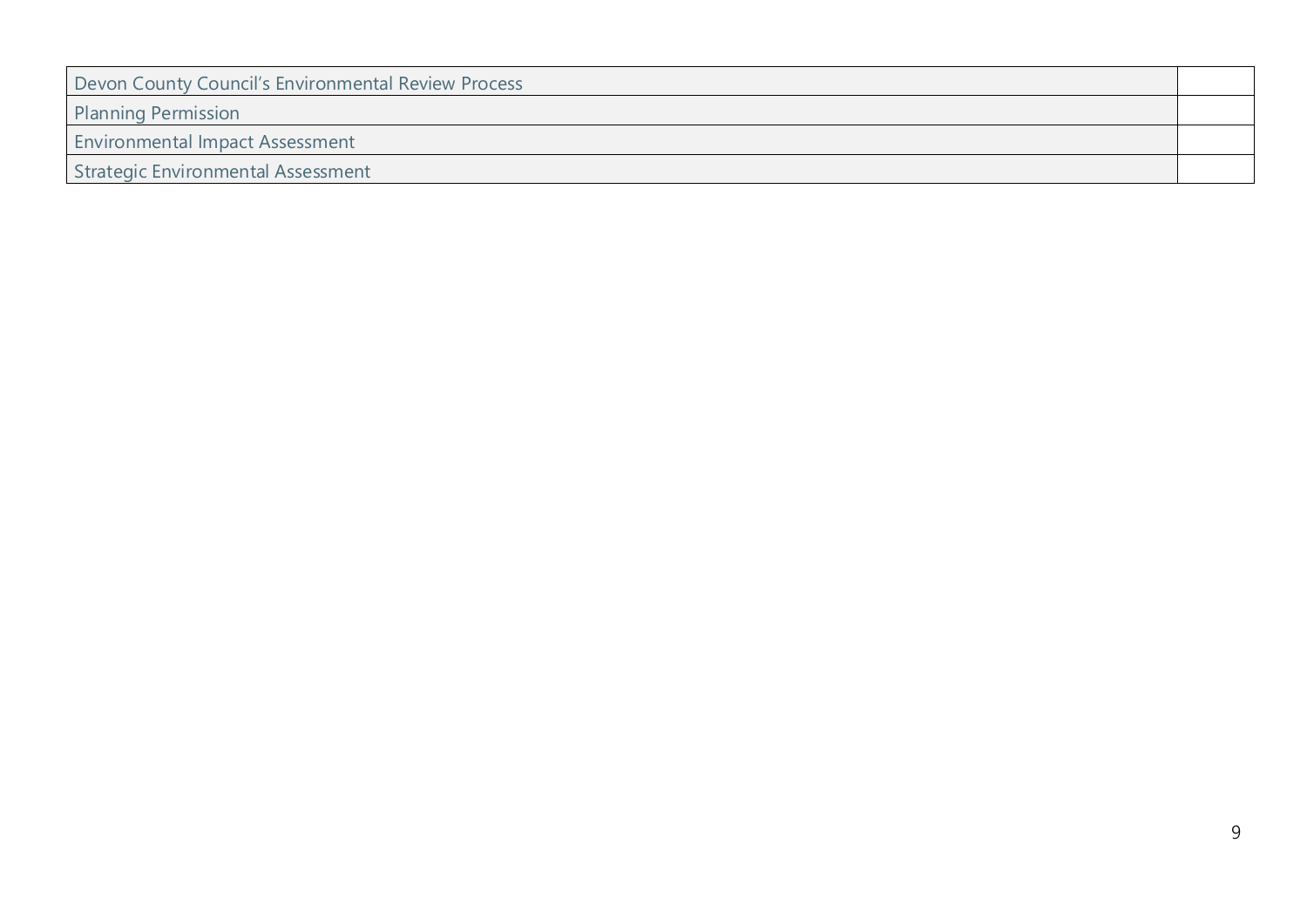|                                                                                                          | Describe any actual or potential negative<br>consequences.<br>(Consider how to mitigate against these).                                                                                                                       | Describe any actual or potential neutral or positive<br>outcomes.<br>(Consider how to improve as far as possible).                                                                                                                                                                                                                             |
|----------------------------------------------------------------------------------------------------------|-------------------------------------------------------------------------------------------------------------------------------------------------------------------------------------------------------------------------------|------------------------------------------------------------------------------------------------------------------------------------------------------------------------------------------------------------------------------------------------------------------------------------------------------------------------------------------------|
| Reduce, reuse, recycle and<br>compost:                                                                   | The key focus of the Strategy is based on<br>managing waste at the higher end of the waste<br>hierarchy, in other words, reusing, reusing and<br>recycling/composting. There are no negative<br>consequences in this context. | Dealing with Devon's waste in line with the waste hierarchy<br>will result in reduced impact on the environment and also<br>reduce carbon impact.                                                                                                                                                                                              |
| Conserve and enhance<br>wildlife:                                                                        | There are no negative impacts.                                                                                                                                                                                                | Working together to tackle litter and fly tipping will reduce<br>the impact on wildlife                                                                                                                                                                                                                                                        |
| Safequard the distinctive<br>characteristics, features and<br>special qualities of Devon's<br>landscape: | There are no negative impacts                                                                                                                                                                                                 | Working together to tackle litter and fly tipping will reduce<br>the impact of waste on Devon's landscape.<br>The Strategy will ensure that the amount of waste landfilled<br>is reduced to less than 5% of the total waste disposal and<br>that redundant landfills are maintained and returned to<br>their original land use where possible. |
| Conserve and enhance Devon's<br>cultural and historic heritage:                                          | N/A                                                                                                                                                                                                                           | N/A                                                                                                                                                                                                                                                                                                                                            |
| Minimise greenhouse gas<br>emissions:                                                                    | Waste management does produce greenhouse<br>gases.                                                                                                                                                                            | The Strategy will ensure that waste will be dealt with in<br>ways that reduce carbon impact in line with the Devon and<br>Torbay climate emergency declarations.                                                                                                                                                                               |
| Minimise pollution (including<br>air, land, water, light and<br>noise):                                  | Waste management has the potential to pollute if<br>not carried out in a controlled manner.                                                                                                                                   | The Strategy will ensure that waste is managed in line with<br>planning and permitting requirements.                                                                                                                                                                                                                                           |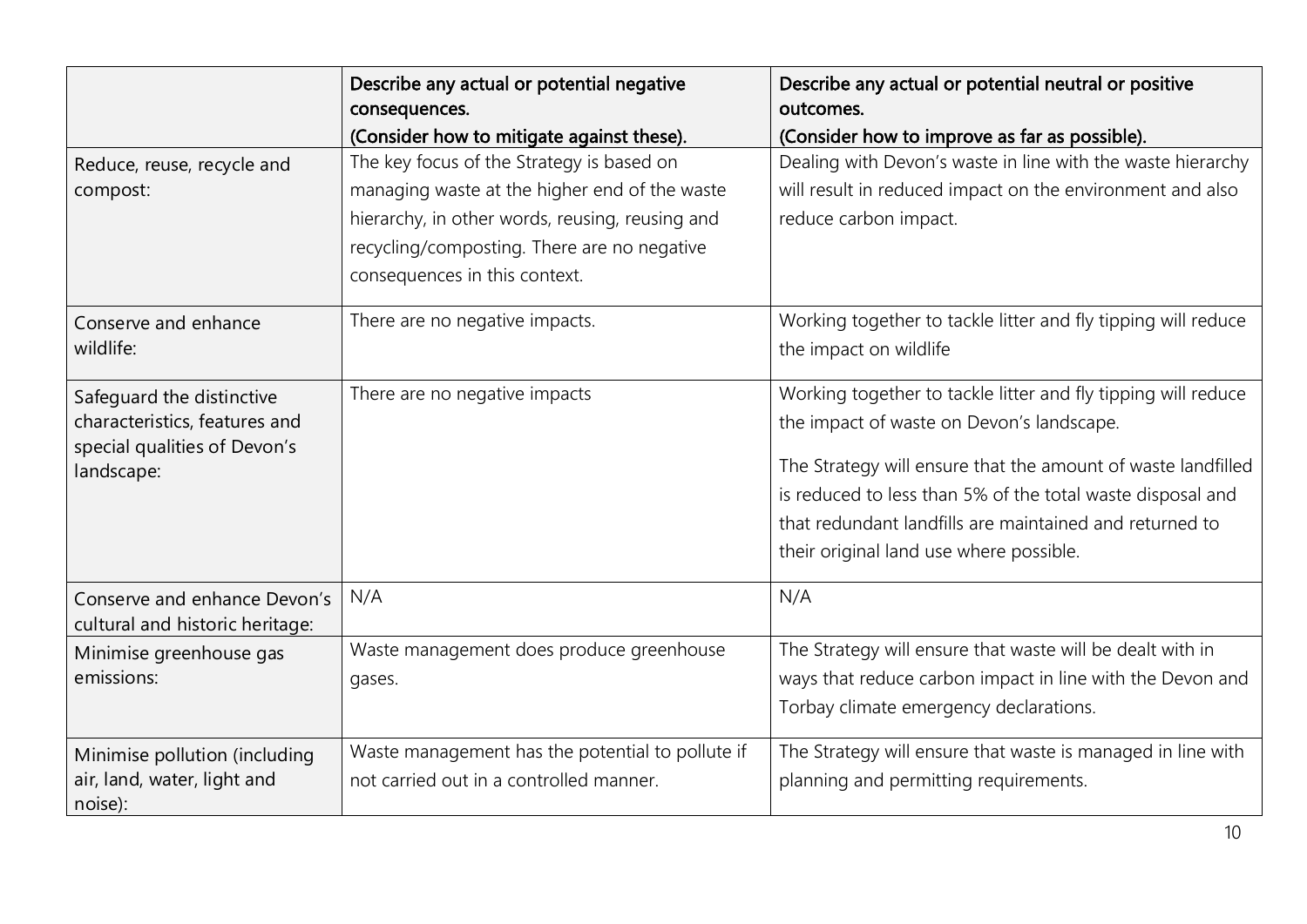| Contribute to reducing water<br>consumption:                                                                                                                      | N/A                                                                          | N/A                                                                                                                                       |
|-------------------------------------------------------------------------------------------------------------------------------------------------------------------|------------------------------------------------------------------------------|-------------------------------------------------------------------------------------------------------------------------------------------|
| Ensure resilience to the future<br>effects of climate change<br>(warmer, wetter winters; drier,<br>hotter summers; more intense<br>storms; and rising sea level): | Waste infrastructure could be affected by climate<br>change weather impacts. | When designing new infrastructure e.g. HWRCs, the need<br>to build in resilience to climate change effects will be taken<br>into account. |
| Other (please state below):                                                                                                                                       |                                                                              |                                                                                                                                           |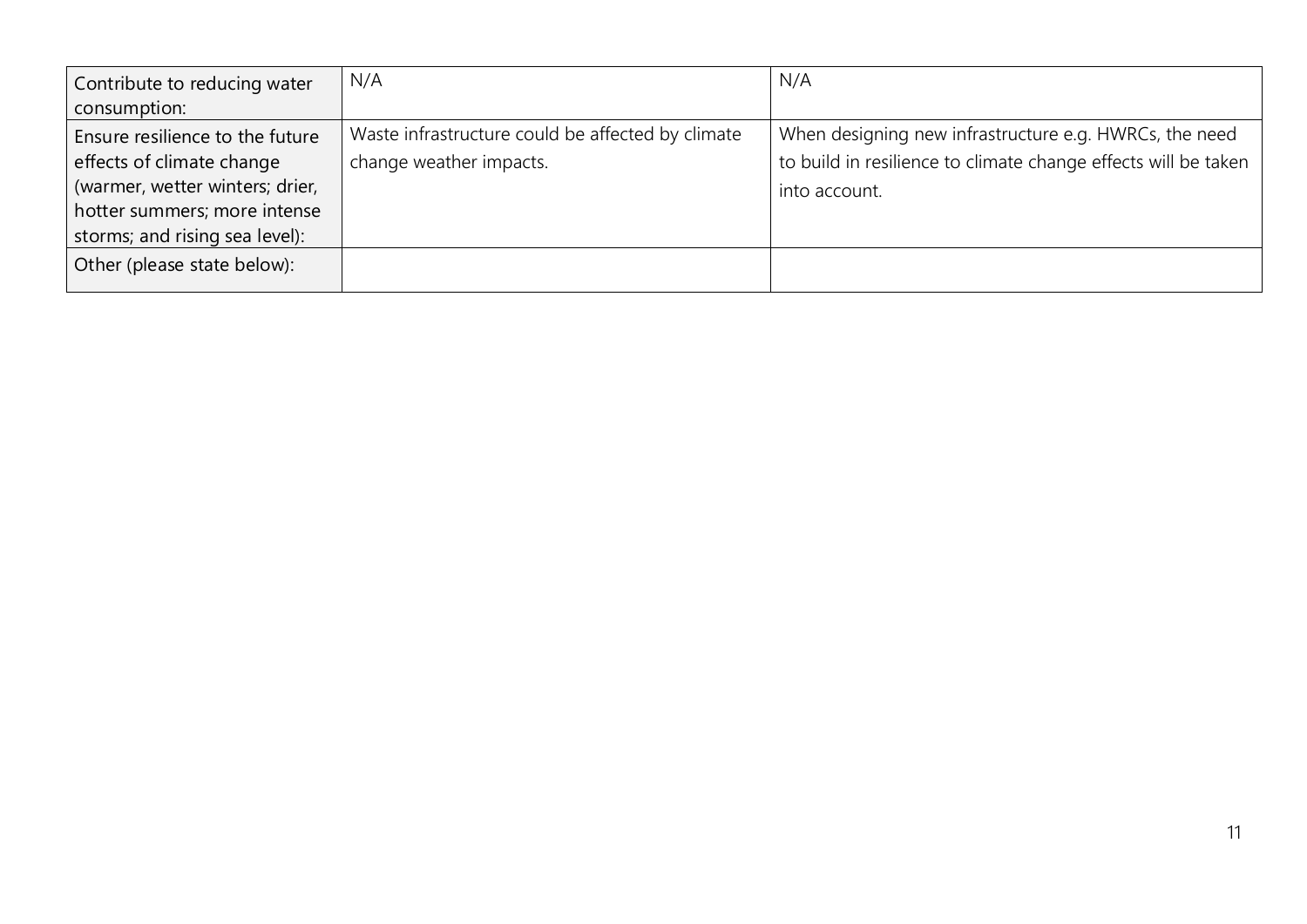# 10. Economic analysis

|                                    | Describe any actual or potential negative<br>consequences.<br>(Consider how to mitigate against these). | Describe any actual or potential neutral or positive<br>outcomes.<br>(Consider how to improve as far as possible).                                                                                                                                                                                                                                                                          |
|------------------------------------|---------------------------------------------------------------------------------------------------------|---------------------------------------------------------------------------------------------------------------------------------------------------------------------------------------------------------------------------------------------------------------------------------------------------------------------------------------------------------------------------------------------|
| Impact on knowledge and<br>skills: | There are no negative impacts.                                                                          | Advising residents on how best to reduce, reuse and recycle<br>will increase their knowledge. Work with residents on<br>initiatives such as repair cafes could potentially increase the<br>skills base in communities.                                                                                                                                                                      |
| Impact on employment levels:       | There are no negative impacts.                                                                          | The Strategy aims to help develop the Circular Economy -<br>i.e. keeping things in use for as long as possible before they<br>are disposed of, designing goods to be durable, and easily<br>repairable, and recycling to reduce the use of finite<br>resources. Encouraging reuse and repair could potentially<br>lead to new jobs in Devon, supported by the need for a<br>Green Recovery. |
| Impact on local business:          | There are no negative impacts.                                                                          | Supporting a circular economy and a Green Recovery could<br>have a positive effect on businesses and enable new<br>businesses to appear.<br>The Government is likely to introduce the requirement for<br>business waste to be recycled.<br>Requiring businesses to recycle could increase opportunities<br>for business development.                                                        |